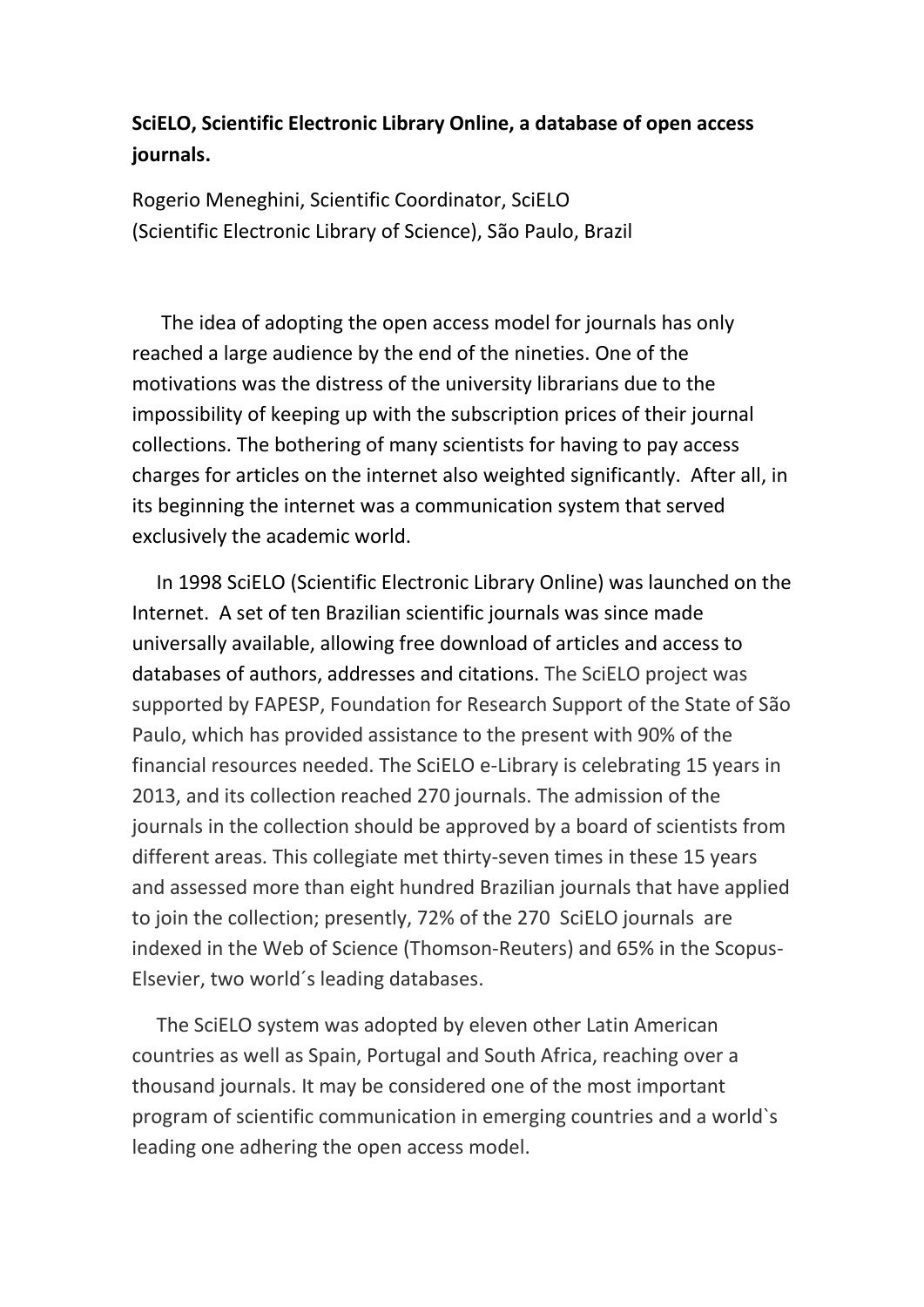#### **Distinct models of publishers in emerging countries**

 In emerging countries most journals were born in and administered by academic institutions or scientific societies. However in Brazil, except for a few exceptions, they remained as such, whereas in other emerging countries most of the journals have been turned over to commercial publishers. This change began to happen in the middle of the past decade.

 Currently the presence of commercial publishers of journals indexed in the Thomson-Reuters database attains 10.4%, 33.7%, 64.7% and 84.0% for Brazil, India China and Russia, respectively. International publishers prevail in this takeover and have triggered a great shift on the mode of access to articles, from an open one to a pay-per-view model. The relatively low penetration of international publishers in Brazil might be explained by the presence of SciELO. Apparently, the journal's editors pondered that open access is an important asset, not provided by commercial publishers, and should be preserved.

 The impact factor in 2010 and its average annual increase in the 2001- 2010 time period for the four emerging countries mentioned above are shown in Table 1. Is it possible to find an explanation for the differences amongst the countries? It has been a great challenge to weight the factors that influence the impact factor of the journals.

#### **Assets for the improvement of journal's reputation**

Journals launched by the seventies led to a four-fold increase in the number of titles to the present. Their reputation has been assessed as being due to various assets. The most evident ones seem to be the language of the articles, mode of access (open or restricted), publisher prominence and editorial board. Quality of the journal's articles is a consequence of these assets and is closely connected to reputation and impact factor. In principle, one would expect that each of the assets should favor increased impact factors if selected in the following way: articles in English, open access, powerful international publishers, and prestigious scientists as editors-in chief. However, the influence of each of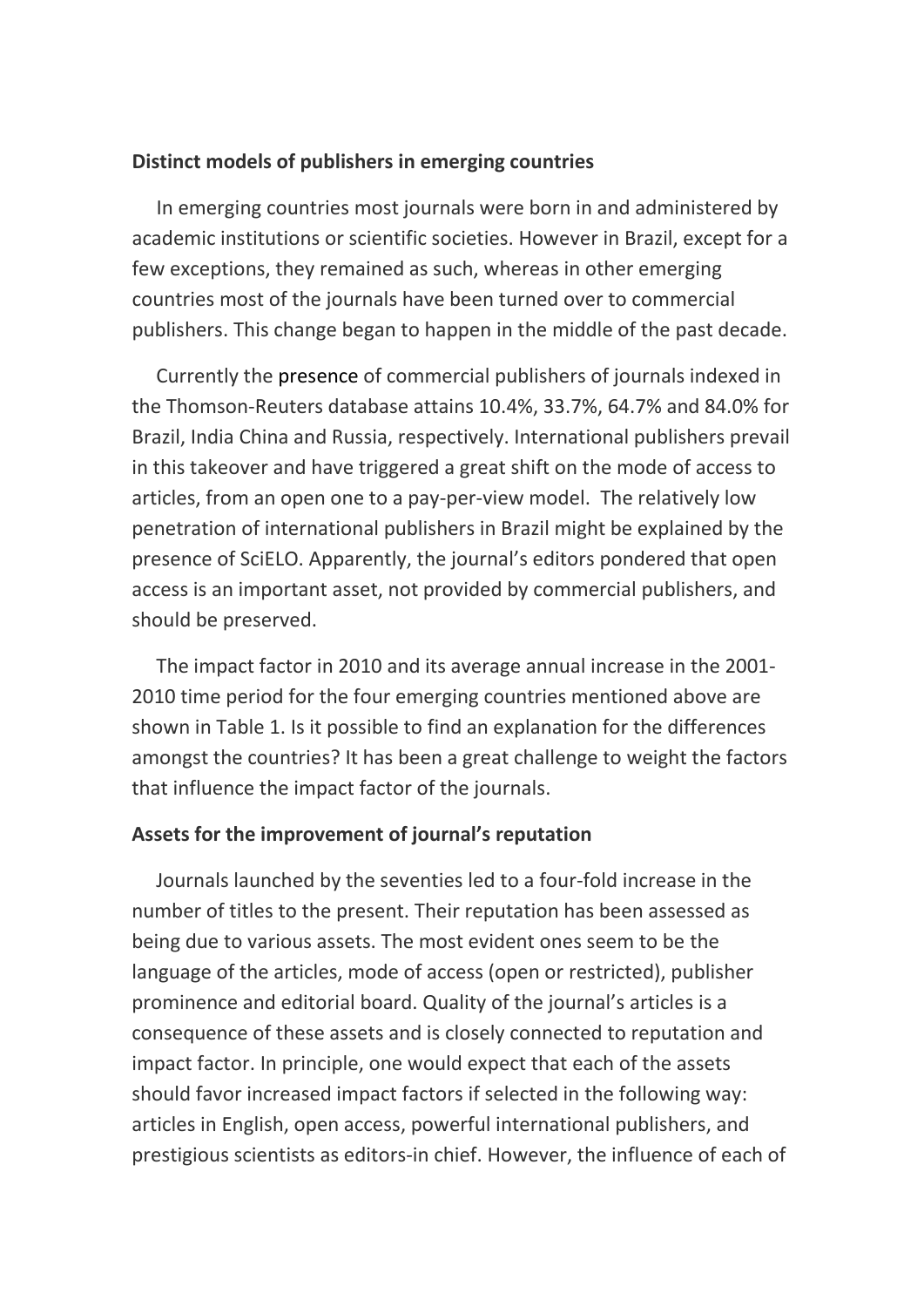*Table 1. Average Impact Factor-JCR (2010) and Average Annual Increase of Impact Factor (2001-2010) of journals from four emerging countries* 

| Country       | Impact<br>Factor | <b>Average Annual</b><br>Increase of Impact<br>Factor (2001-2010 |
|---------------|------------------|------------------------------------------------------------------|
| <b>CHINA</b>  | 0.955            | 0.0919                                                           |
| <b>BRAZIL</b> | 0.548            | 0.0701                                                           |
| <b>RUSSIA</b> | 0.476            | 0.0152                                                           |
| <b>INDIA</b>  | 0.475            | 0.0832                                                           |

these four assets is not straightforward.

 Let us examine each of them: 1-The use of English language keeps a straight correlation with journal prominence. Figure 1 shows the growing prominence of English language in articles published by 20 countries whose first language is other than English. German and French, the two next most used languages are shown for comparison. 2-Studies on the influence of open access point to increased visibility (internet access and downloads) but not necessarily to augmented citations of the articles. For instance, most of the traditional refereed journals, whose prestige was acquired in the pre-scientometrics era, have remained pivotal to the scientists across the years and are not open access. 3-Influence of major publishers has been shown to be very erratic; take for instance the low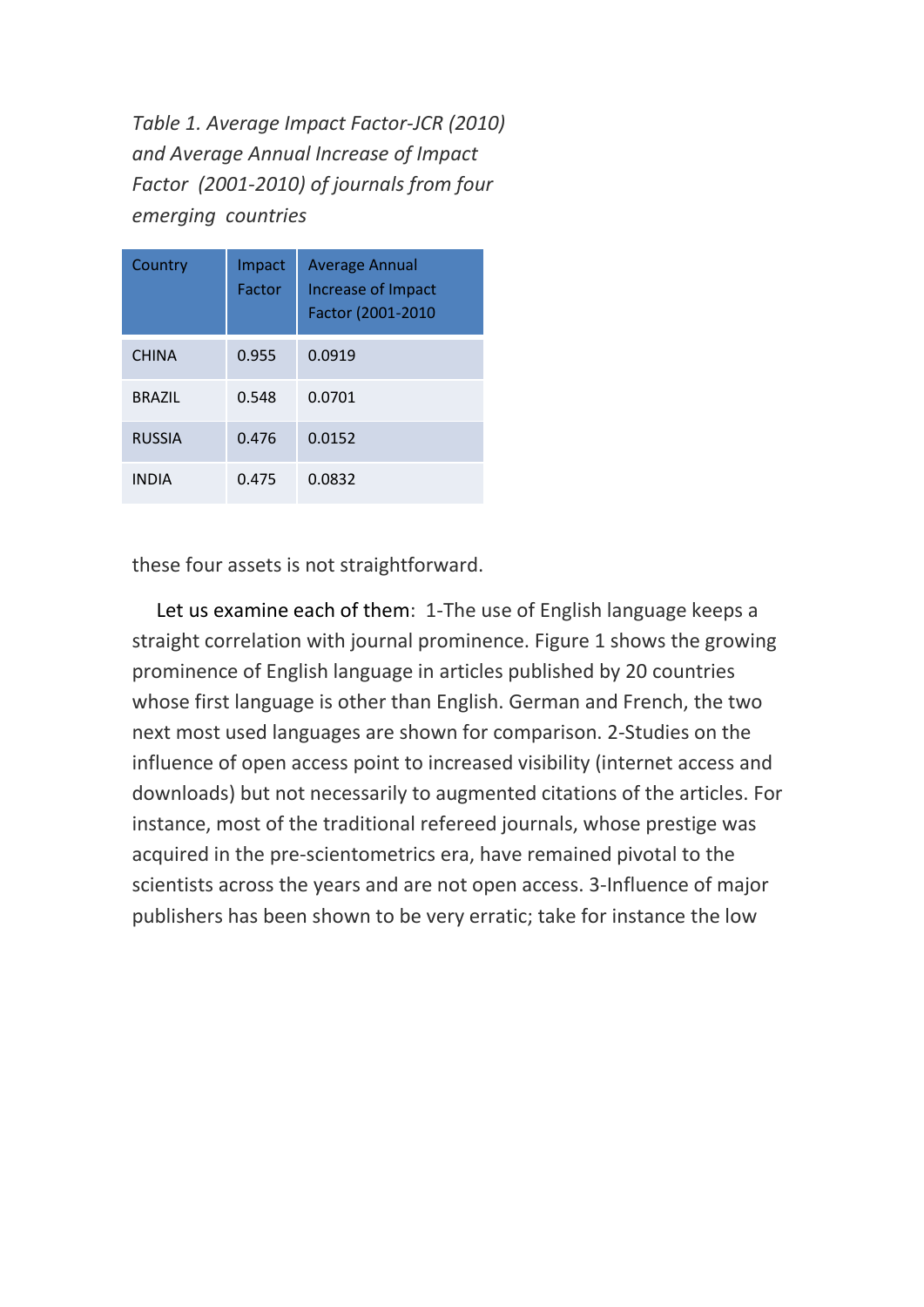

## Figure 1. Increasing use of the English language in articles published by journals indexed by Web of Science-Thomson Reuters. Authors are from 20 countries of languages other than English. (**China, Germany, Japan, France, Italy, Spain, South Korea, Brazil, Netherlands, Taiwan, Russia, Iran, Switzerland, Turkey, Poland, Sweden, Belgium, Malaysia, Austria, Denmark)**

average annual increase of impact factor of Russians journals (Table 1), the great majority of them under a major international publisher for over five years. 4- Apparently the role of prestigious scientists holding editor-inchief positions has not been evaluated. This is not surprising giving the multiplicity of competences to be assessed and the fact that to some extent, this activity is confidential. One would expect that their reputation would be a bonus to convince high-qualified *ad hoc* advisors to review the papers. Besides that, an editor-in-chief has to play a leadership role to choose associate editors, deal with the issue of publication ethics and be dependable in judging discords between authors and reviewers. Giving the multiplicity of qualifications that proficient editors-in-chief are expected to hold one may estimate how difficult it is to select one for a journal.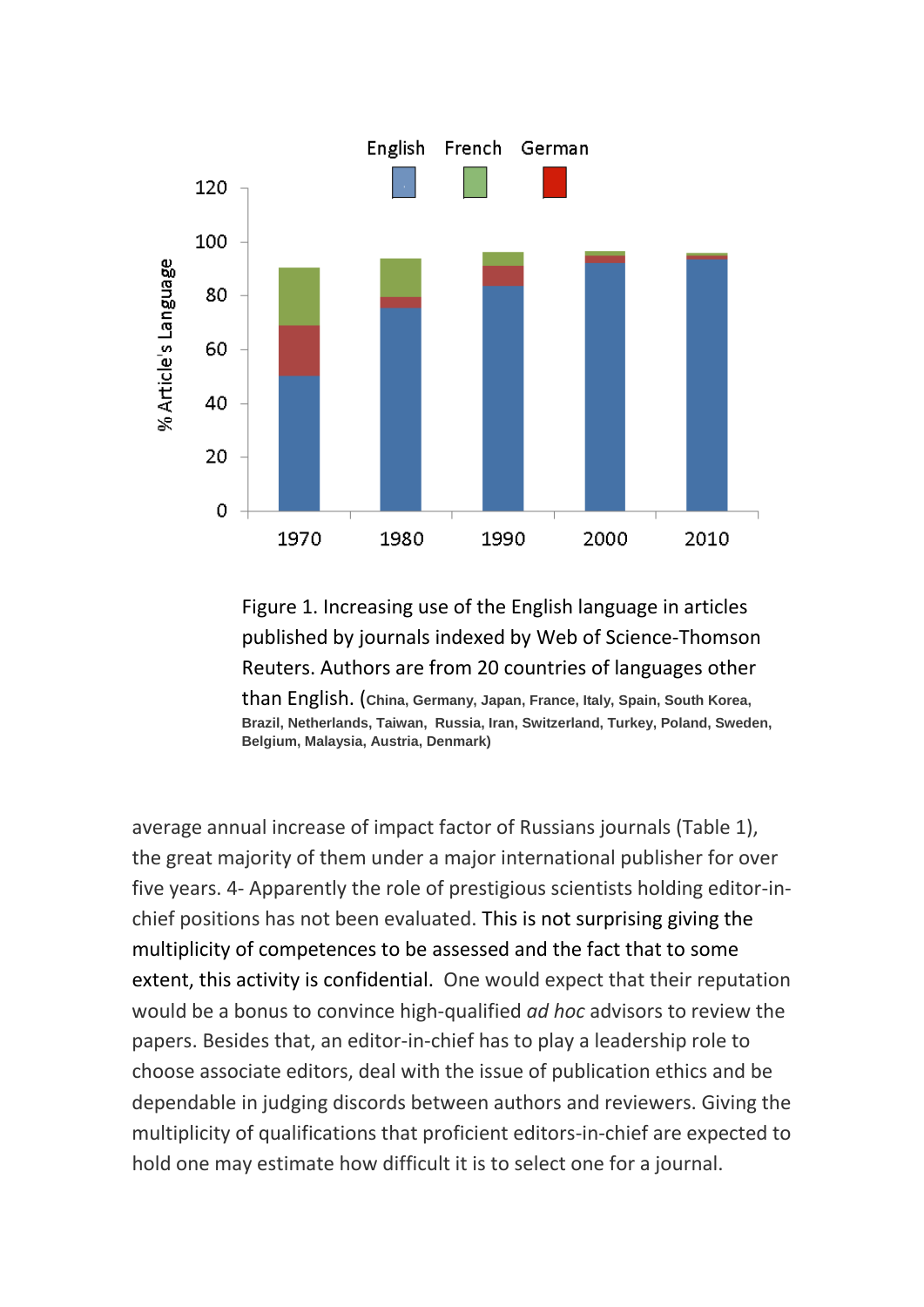### **Chalanges to face to improve SciELO journals**

 In Brazil one may discern two streams of publication. There are scientists that opt for publishing in international journals and scientists that choose the national journals. The trend depends very much on the scientific area. In other emerging countries a similar situation is observed. In all of these countries over 70% of the articles published by national journals are signed by national authors. To some extent these journals are outlets for national scientific production that did not find its way in the main stream of international journals.

 In developed countries this stream's division is not noticeable since their scientific journals are, in fact, international journals. For instance, journals edited in England, Netherlands and Switzerland publish less than 15% of the articles with authors from their own countries. Table 2 shows

*Table 2*. Number of journals indexed in Web of Science (2010). Total of articles per journal`s country (A) and articles published by authors from the country of publication of the journals (B)

| Country            | A-Articles in<br>national<br>journals | B-Articles published by<br>authors of the journal's<br>country |
|--------------------|---------------------------------------|----------------------------------------------------------------|
| <b>BRAZIL</b>      | 11161                                 | 9719 (87.1%)                                                   |
| <b>CHINA</b>       | 26518                                 | 22521 (84.9%)                                                  |
| <b>SOUTH KOREA</b> | 10063                                 | 7239 (72.4%)                                                   |
| <b>RUSSIA</b>      | 19072                                 | 15376 (80.6%)                                                  |
| <b>INDIA</b>       | 11970                                 | 8499 (71.0%)                                                   |
| <b>S AFRICA</b>    | 1833                                  | 1131 (61.7%)                                                   |
| <b>SPAIN</b>       | 6777                                  | 4650 (68.6%)                                                   |
| <b>FRANCE</b>      | 22147                                 | 9779 (44.2%)                                                   |
| <b>NETHERLANDS</b> | 127288                                | 4175 (3.4%)                                                    |
| <b>CANADA</b>      | 7548                                  | 3035 (40.2%)                                                   |
| <b>ENGLAND</b>     | 229786                                | 28799 (12,5%)                                                  |
| <b>SUITZERLAND</b> | 25172                                 | 1605 (6,4%)                                                    |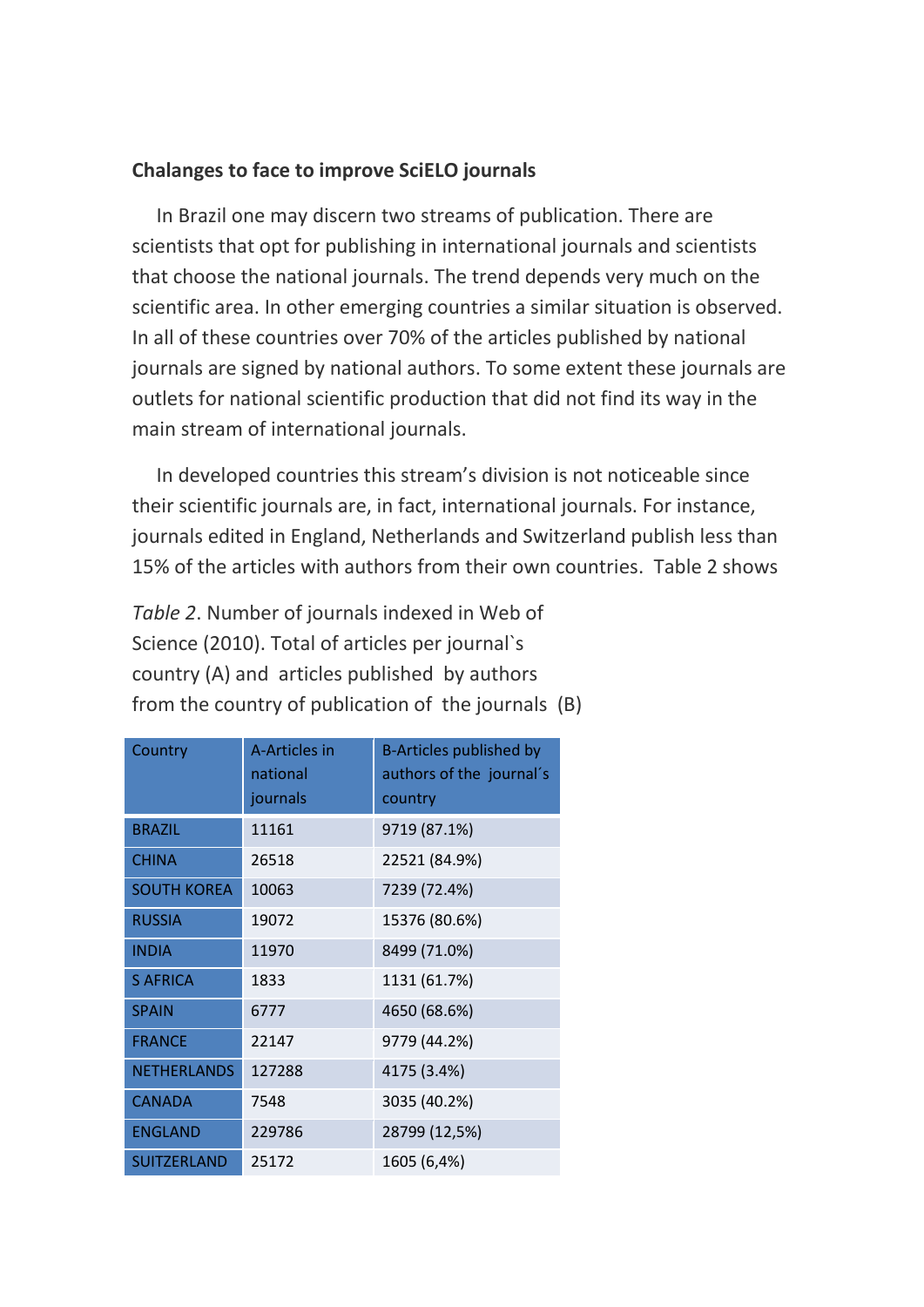the different trends for a group of emerged and emerging countries.

How can emerging countries improve their journals to achieve international standards? Let us take the specific case of Brazil described above. SciELO has been operating as a meta publisher, providing all facilities of modern technology of information to the associated journals. Scientific assessment occurs when the journals apply for approval on the ScieLO selection and, periodically, for maintenance on the collection.

 However, most of the SciELO journals face the problem of being ignored by scientists that have taken the international journal stream. Bring together SciELO journals and international scientists require a strategic approach:

First, the journals should be brought together under the umbrella of a publisher house. The experience in dealing with these journals would recommend SciELO to be this house. International publisher should not be withdrawn from this process, even that their success on dealing with emerging country journals has been very limited.

Secondly, professionalization of the editorialship is fundamental. Presently the editors are scientists who take part time efforts to deal with the journals. They count on minimum backup of secretarial assistance and receive no monetary compensation for their duties.

The third important pace is to count on professional assistance of international editors, with scientific prestige and recognition for their success in leading journals. These international editors should periodically meet the national editorial board for counseling. They should lend their prestige to get the assistance of proficient international peer reviewers. A reasonable financial compensation on international standards should be paid for this editorial participation.

These three initiatives would certainly change the Brazilian scientific editorial scenery and the role played by SciELO in this context.

The resources for that? Nowadays the Brazilian productive scientists have no problem in obtaining grants from governmental scientific agencies and use part of it for page charges paied to international publishers. Why not to pay page charges to a Brazilian scientific editorial house?